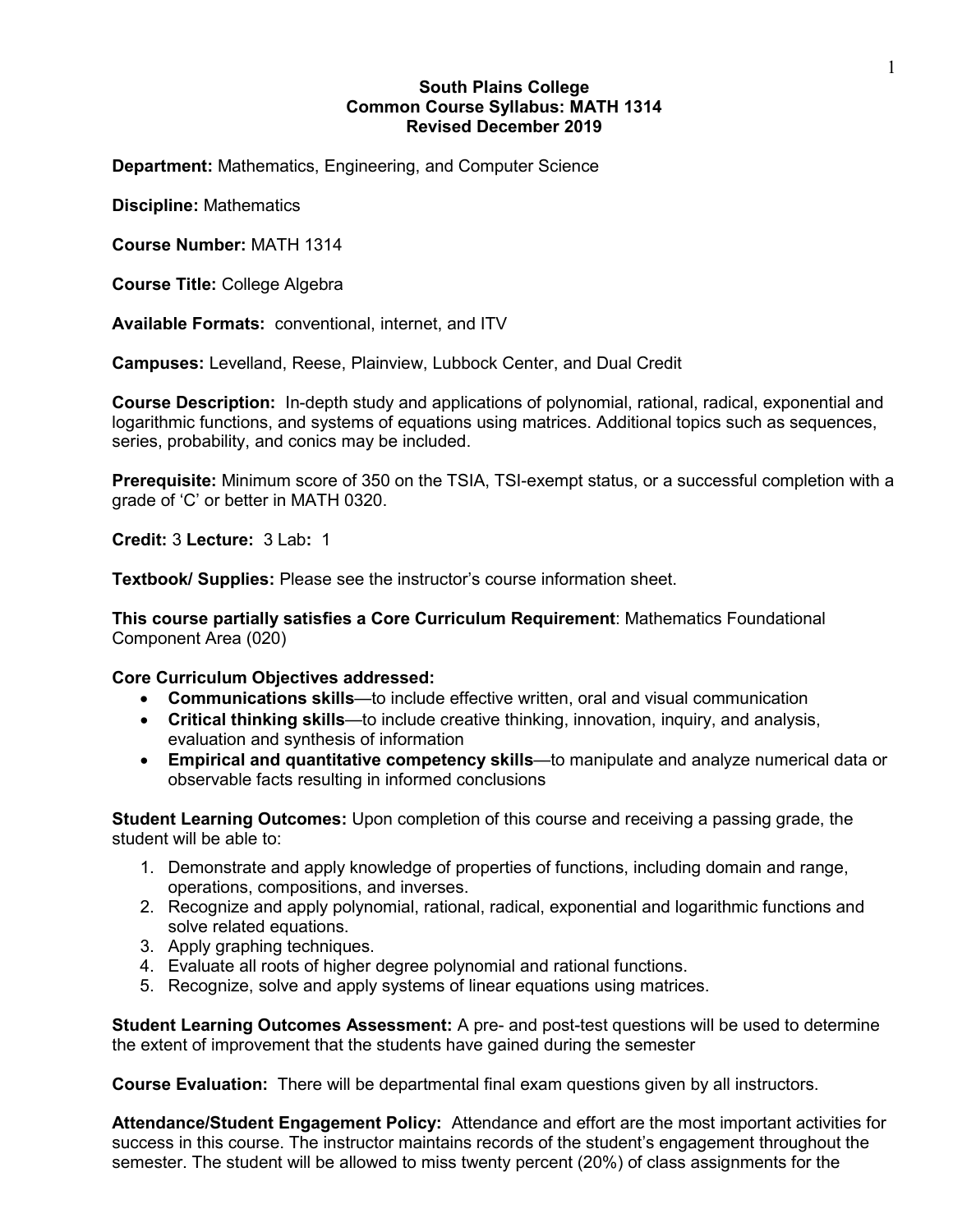semester, *for any reason*. Should this number be exceeded, the instructor has the right to drop the student with a grade of F or an X, depending on the instructor's discretion.

Plagiarism violations include, but are not limited to, the following:

- 1. Turning in a paper that has been purchased, borrowed, or downloaded from another student, an online term paper site, or a mail order term paper mill;
- 2. Cutting and pasting together information from books, articles, other papers, or online sites without providing proper documentation;
- 3. Using direct quotations (three or more words) from a source without showing them to be direct quotations and citing them; or
- 4. Missing in-text citations.

Cheating violations include, but are not limited to, the following:

- 1. Obtaining an examination by stealing or collusion;
- 2. Discovering the content of an examination before it is given;
- 3. Using an unauthorized source of information (notes, textbook, text messaging, internet, apps) during an examination, quiz, or homework assignment;
- 4. Entering an office or building to obtain an unfair advantage;
- 5. Taking an examination for another;
- 6. Altering grade records;
- 7. Copying another's work during an examination or on a homework assignment;
- 8. Rewriting another student's work in Peer Editing so that the writing is no longer the original student's;
- 9. Taking pictures of a test, test answers, or someone else's paper.

**COVID:** It is the policy of South Plains College for the Spring 2021 semester that as a condition of oncampus enrollment, all students are required to engage in safe behaviors to avoid the spread of COVID-19 in the SPC community. Such behaviors specifically include the requirement that all students properly wear CDC-compliant face coverings while in SPC buildings including in classrooms, labs, hallways, and restrooms. Failure to comply with this policy may result in dismissal from the current class session. If the student refuses to leave the classroom or lab after being dismissed, the student may be referred to the Dean of Students on the Levelland campus or the Dean/Director of external centers for Student Code of Conduct Violation. Students who believe they have been exposed or may be COVID-19 positive, must contact Health Services, DeEtte Edens, BSN, RN at (806) 716-2376 or dedens@southplainscollege.edu.

**Student Code of Conduct Policy**: Any successful learning experience requires mutual respect on the part of the student and the instructor. Neither instructor nor student should be subject to others' behavior that is rude, disruptive, intimidating, aggressive, or demeaning**.** Student conduct that disrupts the learning process or is deemed disrespectful or threatening shall not be tolerated and may lead to disciplinary action and/or removal from class.

**Diversity Statement:** In this class, the teacher will establish and support an environment that values and nurtures individual and group differences and encourages engagement and interaction. Understanding and respecting multiple experiences and perspectives will serve to challenge and stimulate all of us to learn about others, about the larger world and about ourselves. By promoting diversity and intellectual exchange, we will not only mirror society as it is, but also model society as it should and can be.

**Disability Statement:** Students with disabilities, including but not limited to physical, psychiatric, or learning disabilities, who wish to request accommodations in this class should notify the Disability Services Office early in the semester so that the appropriate arrangements may be made. In accordance with federal law, a student requesting accommodations must provide acceptable documentation of his/her disability to the Disability Services Office. For more information, call or visit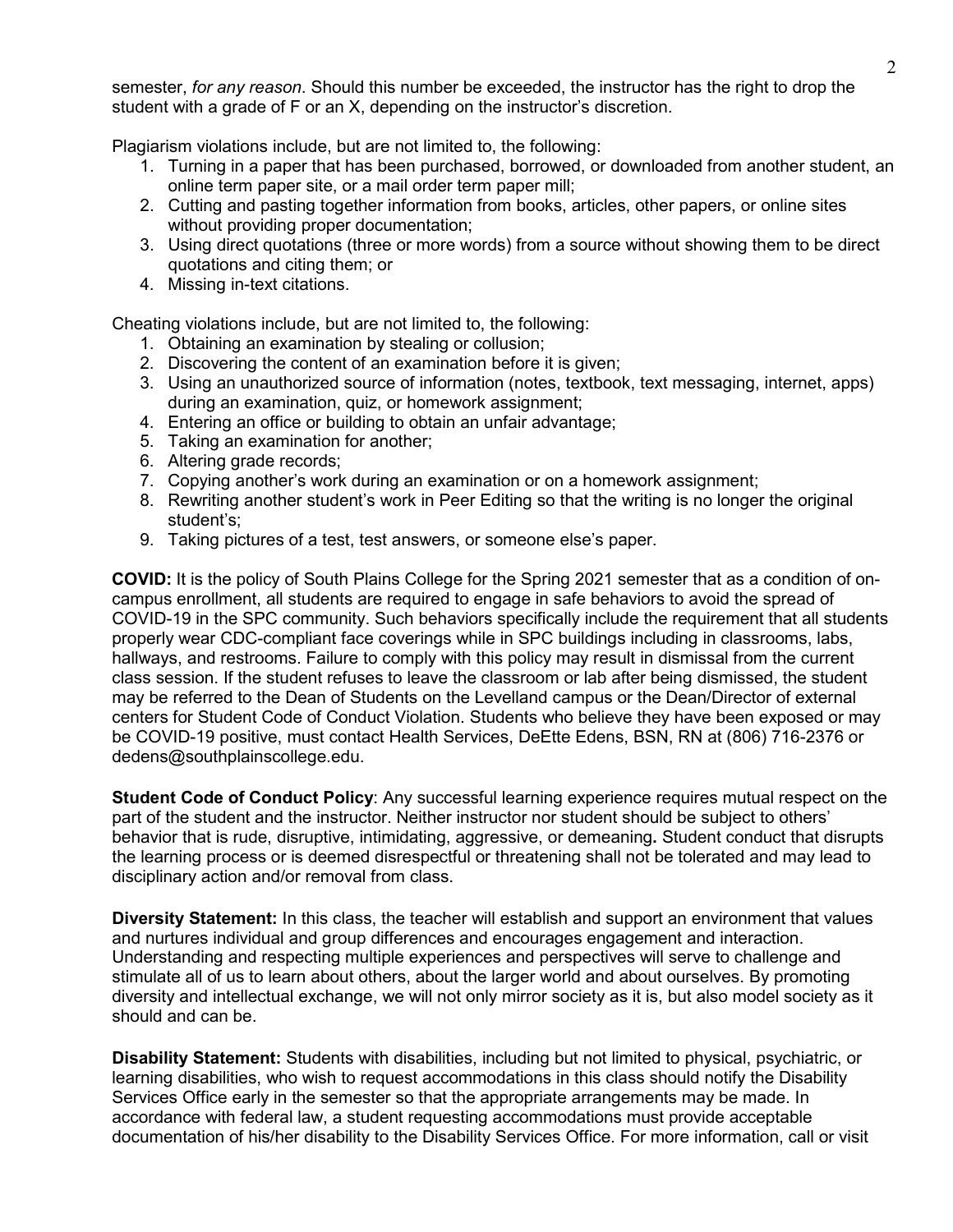the Disability Services Office at Levelland (Student Health & Wellness Office) 806-716-2577, Reese Center (Building 8) 806-716-4675, or Plainview Center (Main Office) 806-716-4302 or 806-296-9611.

**Nondiscrimination Policy:** South Plains College does not discriminate on the basis of race, color, national origin, sex, disability or age in its programs and activities. The following person has been designated to handle inquiries regarding the non-discrimination policies: Vice President for Student Affairs, South Plains College, 1401 College Avenue, Box 5, Levelland, TX 79336. Phone number 806- 716-2360.

**Title IX Pregnancy Accommodations Statement:** If you are pregnant, or have given birth within six months, Under Title IX you have a right to reasonable accommodations to help continue your education. To [activate](http://www.southplainscollege.edu/employees/manualshandbooks/facultyhandbook/sec4.php) accommodations you must submit a Title IX pregnancy accommodations request, along with specific medical documentation, to the Director of Health and Wellness. Once approved, notification will be sent to the student and instructors. It is the student's responsibility to work with the instructor to arrange accommodations. Contact the Director of Health and Wellness at 806 716-2362 or [email](http://www.southplainscollege.edu/employees/manualshandbooks/facultyhandbook/sec4.php) [cgilster@southplainscollege.edu](mailto:cgilster@southplainscollege.edu) for assistance.

**Campus Concealed Carry**: Texas Senate Bill - 11 (Government Code 411.2031, et al.) authorizes the carrying of a concealed handgun in South Plains College buildings only by persons who have been issued and are in possession of a Texas License to Carry a Handgun. Qualified law enforcement officers or those who are otherwise authorized to carry a concealed handgun in the State of Texas are also permitted to do so. Pursuant to Penal Code (PC) 46.035 and South Plains College policy, license holders may not carry a concealed handgun in restricted locations. For a list of locations and Frequently Asked Questions, please refer to the Campus Carry page

at: <http://www.southplainscollege.edu/campuscarry.php>

Pursuant to PC 46.035, the open carrying of handguns is prohibited on all South Plains College campuses. Report violations to the College Police Department at 806-716-2396 or 9-1-1.

**SPC Bookstore Price Match Guarantee Policy:** If you find a lower price on a textbook, the South Plains College bookstore will match that price. The difference will be given to the student on a bookstore gift certificate! The gift certificate can be spent on anything in the store.

If students have already purchased textbooks and then find a better price later, the South Plains College bookstore will price match through the first week of the semester. The student must have a copy of the receipt and the book has to be in stock at the competition at the time of the price match.

The South Plains College bookstore will happily price match BN.com & books on Amazon noted as *ships from and sold by Amazon.com*. Online marketplaces such as *Other Sellers* on Amazon, Amazon's Warehouse Deals, *fulfilled by* Amazon, BN.com Marketplace, and peer-to-peer pricing are not eligible. They will price match the exact textbook, in the same edition and format, including all accompanying materials, like workbooks and CDs.

A textbook is only eligible for price match if it is in stock on a competitor's website at time of the price match request. Additional membership discounts and offers cannot be applied to the student's refund.

Price matching is only available on in-store purchases. Digital books, access codes sold via publisher sites, rentals and special orders are not eligible. Only one price match per title per customer is allowed.

Note: The instructor reserves the right to modify the course syllabus and policies, as well as notify students of any changes, at any point during the semester.

## **SPC COVID 19 Response: [Return to Campus Plan](http://www.southplainscollege.edu/emergency/return-to-campus-plan.php)**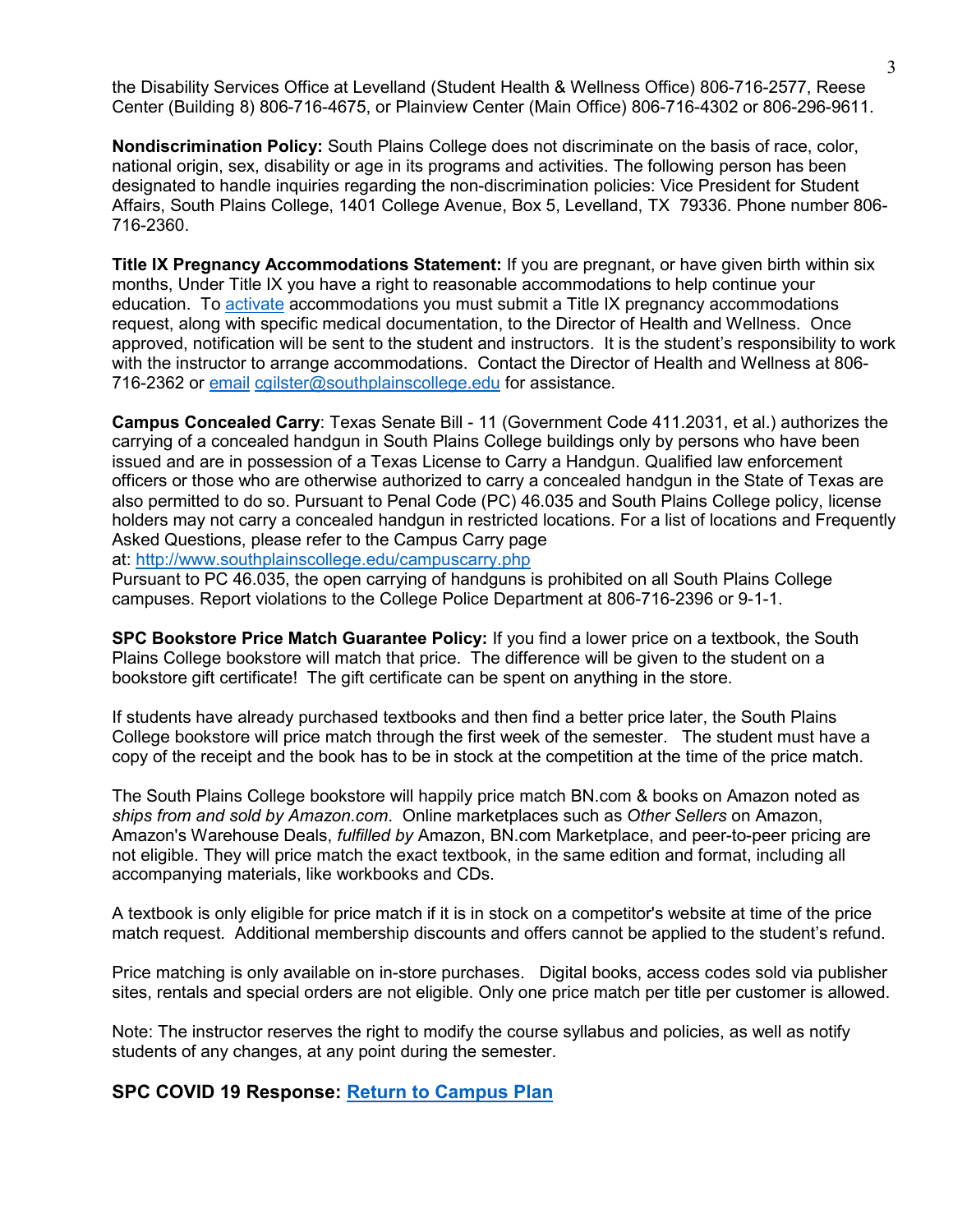# **College Algebra Math 1314.203 MW 9:00 – 10:45 Reese 225 Math 1314.206 TH 9:00 – 10:45 Reese 225 Math 1314.208 TH 5:20 – 6:55 Reese 225 Instructor Information – Spring 2021**

| Instructor: | Gina Becker, BSE, M Ed         | <b>Phone:</b> | 806.716.4684 |
|-------------|--------------------------------|---------------|--------------|
| Email:      | gbecker@southplainscollege.edu | Office:       | Reese 223D   |

| <b>Office Hours</b><br>Monday*<br>(virtual) | Tuesday*<br>(virtual) | Wednesday*<br>(in office) | Thursday*<br>(in office) | Friday*<br>(varies every other Friday) |
|---------------------------------------------|-----------------------|---------------------------|--------------------------|----------------------------------------|
| $8:30 - 9:00$                               | $8:30 - 9:00$         | $8:30 - 9:00$             | $8:30 - 9:00$            | $8:30 - 10:30$                         |
| $10:45 - 12:00$                             | $10:45 - 11:00$       | $10:45 - 12:00$           | $10:45 - 11:00$          |                                        |
|                                             | $4:45-5:15$           |                           | $4:45 - 5:15$            |                                        |
|                                             |                       |                           |                          | .                                      |

*\*or by appointment*

**Textbook:** A textbook is not required for this course. If you prefer to have a supplemental text for your own reference, use: College Algebra with Intermediate Algebra, A Blended Course by Beecher / Penna / Johnson / Bittinger, Pearson Education, 2017. ISBN 9780134556505. This textbook may be found on reserve at the library.

**Required Materials:** Computer access, printer, webcam, pencils, paper, straightedge, and graph paper (available to print from Blackboard). A scientific or graphing calculator may be used in this course, *with the exception of these calculators: TI-Nspire, TI-89, and TI-92.*

**Blackboard:** Blackboard is an online course management system. For technical support, call 806.716.2180 or email [blackboard@southplainscollege.edu](mailto:blackboard@southplainscollege.edu)

**Attendance Policy:** Attendance is monitored through completion of assignments. Eight (8) missing assignments, for any reason, are allotted to each student. Students exceeding this number of missing assignments may be dropped from the class with a grade of F or an X. Missing four assignments in a row may result in automatic withdrawal from the class.

**Course Expectations:** Attend class, be on time (missing part of class counts as ½ absence), do homework, and be prepared to participate. Turn off and put away all electronic devices when you enter the classroom and keep off for the duration of the class. A recording of the class will be available in Blackboard.

**Communication:** Any questions or comments should be sent using SPC email. The instructor will do her best to respond to your email within 24 hours of receipt. Any email sent on a weekend may not be answered until Monday.

### **Assignments and Grading:**

Homework assignments will be assigned on each class day and will be due on the quiz/exam day of the following week. You will scan and save your homework as a pdf and then upload your completed homework into Gradescope on or before the due date. Each homework assignment is worth 0.3 points.

Quizzes will be given weekly on non-exam weeks and no makeup quizzes will be offered. To receive credit, all work for each problem must be shown. Each quiz is worth 5 points. Missing a quiz will result in 0 points for that quiz. You will scan and save your quiz as a pdf and then upload your completed quiz into Gradescope.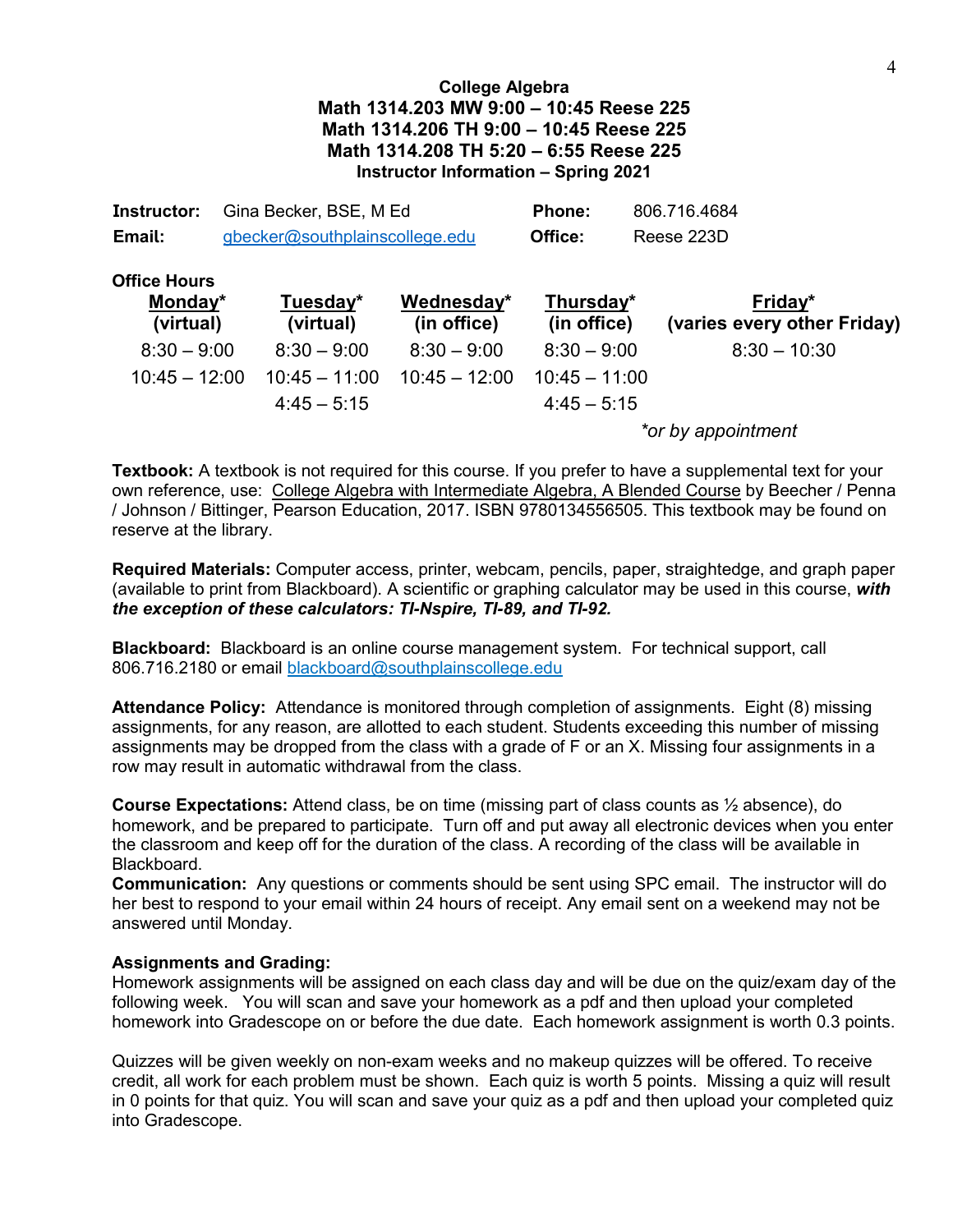Exams will cover material from previous sections. Four exams and the required comprehensive final exam will be worth 10 points each. There are no makeup exams. If you miss an exam, your final exam grade may be used to replace a missed exam. You will scan and save your exam as a pdf and then upload your completed exam into Gradescope.

#### **Grade**

Your final point value will determine your letter grade for this class and will be determined by the following scale:

| $A - 90 - 100$ | <b>Homework</b> | 10         |
|----------------|-----------------|------------|
| B - 80-89      | Quizzes         | 40         |
| $C - 70 - 79$  | Exams           | 40         |
| $D - 60 - 69$  | Final Exam      | 10         |
| $F - 0.59$     | Total           | 100 points |

If I receive notification that you are unable to attend class on a quiz or exam date, a quiz may be taken using Blackboard Collaborate at the stated class time. Any exam absence will require the use of Proctorio and the exam must be taken at the stated class time.

 $\sim$  The instructor reserves the right to make any changes to the syllabus as needed. Written notification will be given if any changes are made.  $\sim\sim$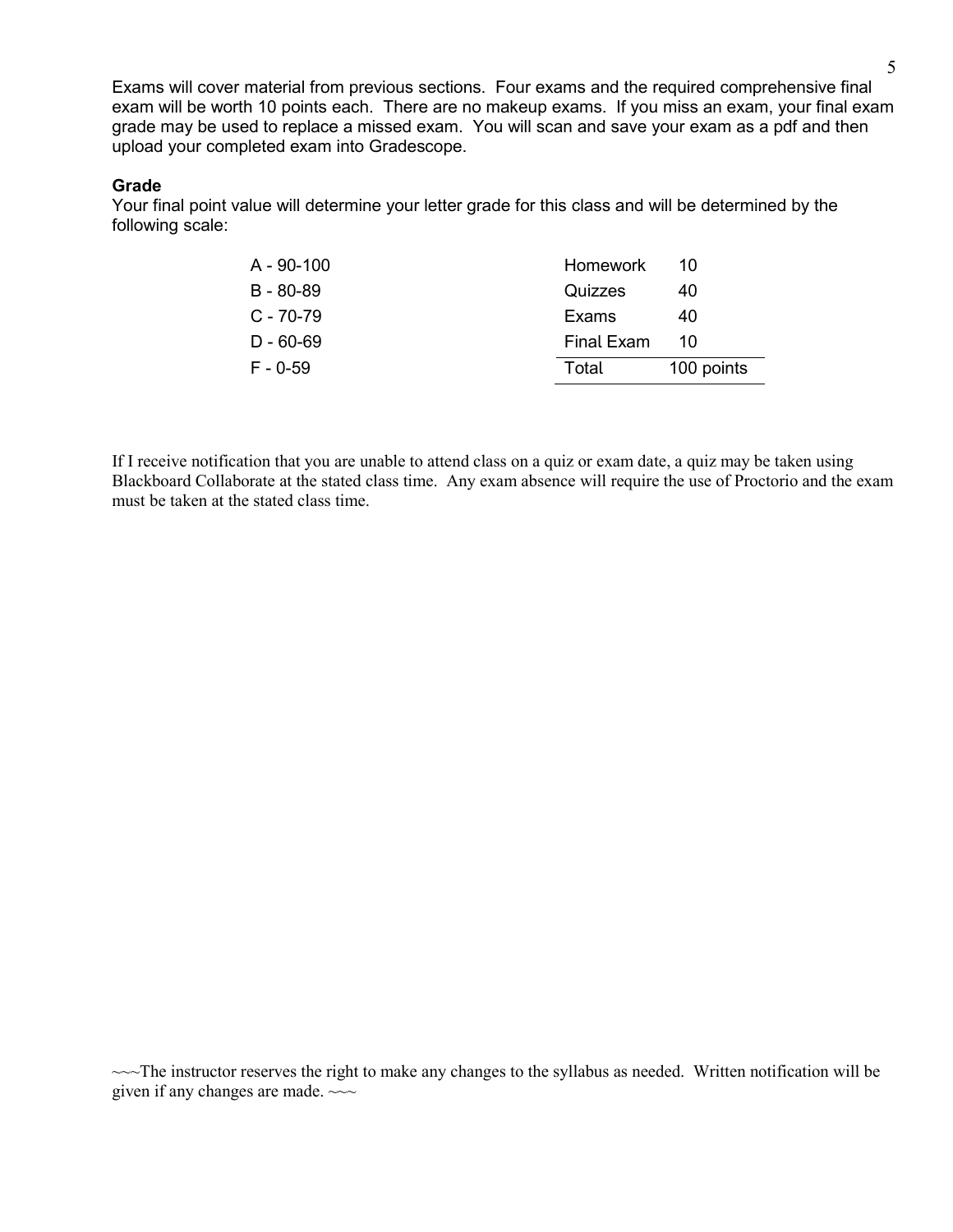# **Tentative Course Schedule**

| Week                    | <b>Monday</b>               |                                                                                                              | Wednesday          |                                                                          |
|-------------------------|-----------------------------|--------------------------------------------------------------------------------------------------------------|--------------------|--------------------------------------------------------------------------|
| 1                       | <b>January 18</b>           | MLK Holiday                                                                                                  | <b>January 20</b>  | <b>Introduction</b><br>$1.1$ – Integers, Order of<br>Operations          |
| $\mathbf 2$             | <b>January 25</b>           | 1.2 – Exponents, Operations on<br>Polynomials<br>1.3 – Linear Equations                                      | <b>January 27</b>  | $1.4$ – Linear Inequalities<br>Quiz 1                                    |
| $\mathbf{3}$            | <b>February 1</b>           | 1.5 Absolute-Value Equations<br>and Inequalities<br>2.1 - Factoring Summary                                  | <b>February 3</b>  | 2.2 - Properties of Roots and<br><b>Complex Numbers</b><br>Quiz 2        |
| $\overline{\mathbf{4}}$ | <b>February 8</b>           | 2.3 - Radical Expressions<br>2.4 – Solving Quadratic<br>Equations                                            | <b>February 10</b> | Exam 1                                                                   |
| 5                       | <b>February 15</b>          | 2.5 - Solving Rational Equations<br>2.6 - Solving Radical Equations                                          | <b>February 17</b> | 3.1 Linear Functions: Slope<br>and Graphing<br>Quiz 3                    |
| 6                       | <b>February 22</b>          | 3.2 Linear Functions: Equations,<br>Parallel and Perpendicular Lines<br>4.1 Basics of Functions              | <b>February 24</b> | 4.2 Evaluating Functions,<br>Symmetry<br>Quiz 4                          |
| $\overline{7}$          | March 1                     | 4.3 Increasing, Decreasing and<br>Piecewise Functions<br>4.4 Graphs and Transformations                      | March 3            | Exam 2                                                                   |
| 8                       | March 8                     | 5.1 Functions: Domain and<br>Operations<br>5.2 Functions: Compositions                                       | March 10           | 5.3 Functions: Inverses<br>Quiz 5                                        |
|                         | March 15                    | <b>Spring Break</b>                                                                                          | March 17           | <b>Spring Break</b>                                                      |
| 9                       | March 22                    | 6.1 Graphing Quadratics<br>6.2 Synthetic Division, Solve<br>Polynomial Equations                             | March 24           | 6.3 Graphing Polynomial<br>Functions<br>Quiz 6                           |
| 10                      | <b>March 29</b>             | 6.4 Graphing Rational<br>Functions                                                                           | March 31           | Exam 3                                                                   |
| 11                      | April 5                     | 6.5 Solve Polynomial and<br>Rational Inequalities                                                            | <b>April 7</b>     | 7.1 Exponential and Log<br>Functions: Basics and<br>Evaluating<br>Quiz 7 |
| 12                      | April 12                    | 7.2 Log Functions: Basics and<br>Evaluating<br>7.3 Properties of Logs                                        | April 14           | 7.4 Exponential Equations<br>Quiz 8                                      |
| 13                      | April 19                    | 7.5 Logarithmic Equations                                                                                    | April 21           | Exam 4                                                                   |
| 14                      | April 26                    | 8.1 Systems of Linear Equations<br>in Two Variables<br>8.2 Systems of Linear Equations<br>in Three Variables | April 28           | 8.3 Determinants and<br>Cramer's Rule<br>Quiz 9                          |
| 15                      | May 3                       | 8.4 Matrices and GJE                                                                                         | May 5              | <b>Review</b>                                                            |
| 16                      | May 10<br><b>Final Exam</b> | Sect. $203 - 8:00 - 10:00$                                                                                   | May 12             |                                                                          |